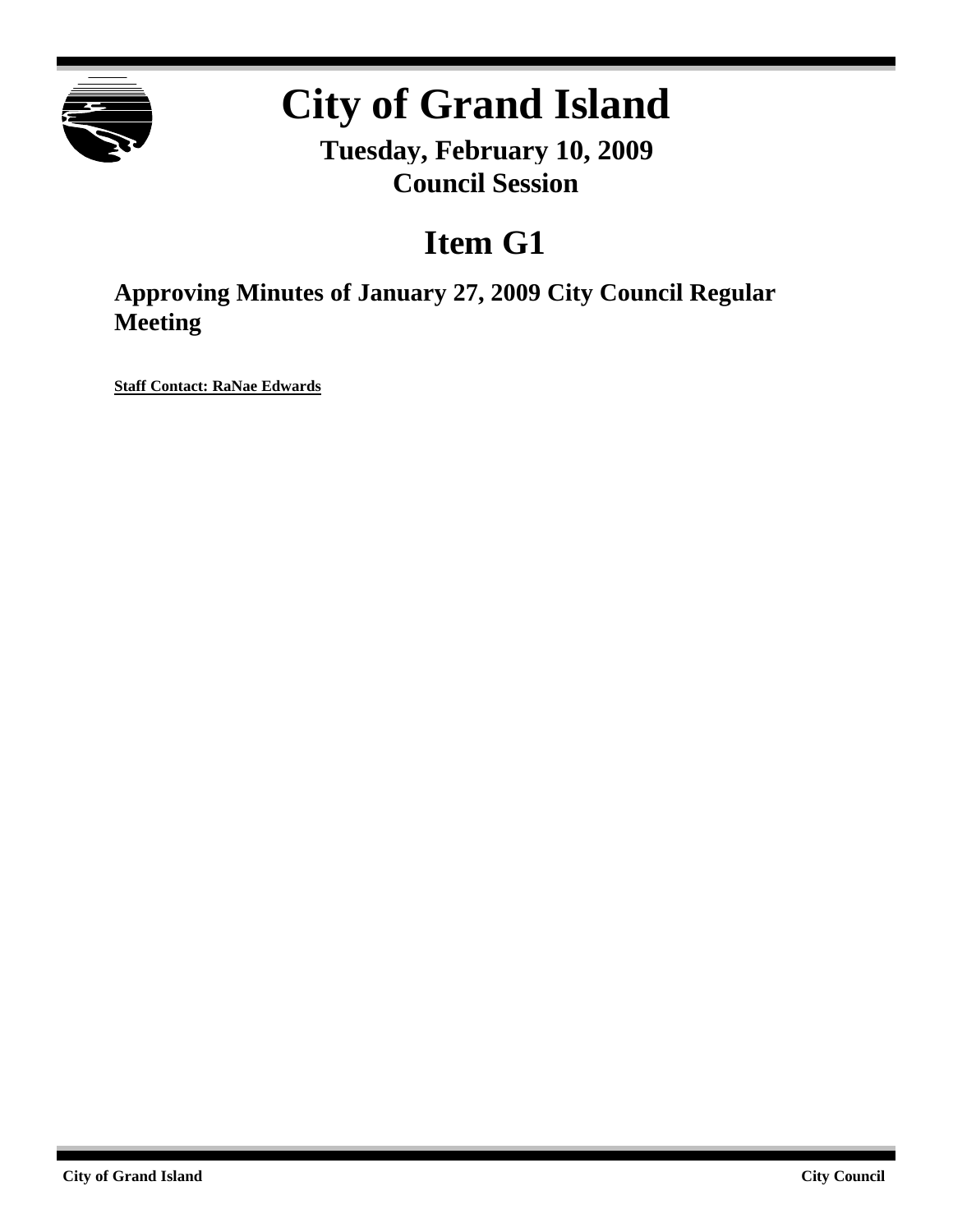#### CITY OF GRAND ISLAND, NEBRASKA

#### MINUTES OF CITY COUNCIL REGULAR MEETING January 27, 2009

Pursuant to due call and notice thereof, a Regular Meeting of the City Council of the City of Grand Island, Nebraska was conducted in the Council Chambers of City Hall, 100 East First Street, on January 27, 2009. Notice of the meeting was given in *The Grand Island Independent* on January 21, 2009.

Mayor Hornady called the meeting to order at 7:00 p.m. The following City Council members were present: Councilmember's Meyer, Nickerson, Zapata, Ramsey, Dugan, Carney, Haase, Gilbert, Gericke, and Niemann. The following City Officials were present: City Administrator Jeff Pederson, City Clerk RaNae Edwards, Finance Director David Springer, City Attorney Dale Shotkoski, and Public Works Director Steve Riehle.

#### INVOCATION was given by Mayor Hornady followed by the PLEDGE OF ALLEGIANCE.

MAYOR COMMUNICATION: Mayor Hornady introduced Community Youth Council members Garrett Coble and Simon Walker and Board Member Randy See. Also mentioned was the "Create Your Community" art contest at the Conestoga Mall this weekend. Mayor commented on the successful pencil drive.

#### PRESENTATIONS AND PROCLAMATIONS:

Recognition of StormReady Community. Steve Kisner and Steve Eddy, Meteorologist with the National Weather Service were present to recognize the City of Grand Island as a StormReady Community. Emergency Management Director Jon Rosenlund was present to receive the recognition and thanked his staff and the community.

Proclamation "Census 2010". Mayor Hornady proclaimed full support of and participation in the success of the "Census 2010". Steve Rein and Mike Santillanes with the Census Bureau were present to receive the proclamation and present a video of the 2010 Census.

#### PUBLIC HEARINGS:

Public Hearing on Request from Vientiane Restaurant, LLC dba Vientiane Restaurant, 523 West 4<sup>th</sup> Street for a Class "C" Liquor License. RaNae Edwards, City Clerk reported that an application for a Class "C" Liquor License had been received from Vientiane Restaurant, LLC dba Vientiane Restaurant, 523 West  $4<sup>th</sup>$  Street. Ms. Edwards presented the following exhibits for the record: application submitted to the Liquor Control Commission and received by the City on January 5, 2009; notice to the general public of date, time, and place of hearing published on January 17, 2009; notice to the applicant of date, time, and place of hearing mailed on January 5, 2009; along with Chapter 4 of the City Code. Staff recommended approval contingent upon final inspections. John Higgins, Attorney representing Vientiane Restaurant spoke in support. No further public testimony was heard.

Public Hearing on Acquisition of Utility Easement Located at 1804 South Eddy Street (Goodwill Industries of Greater Nebraska, Inc.). Gary Mader, Utilities Department Director reported that a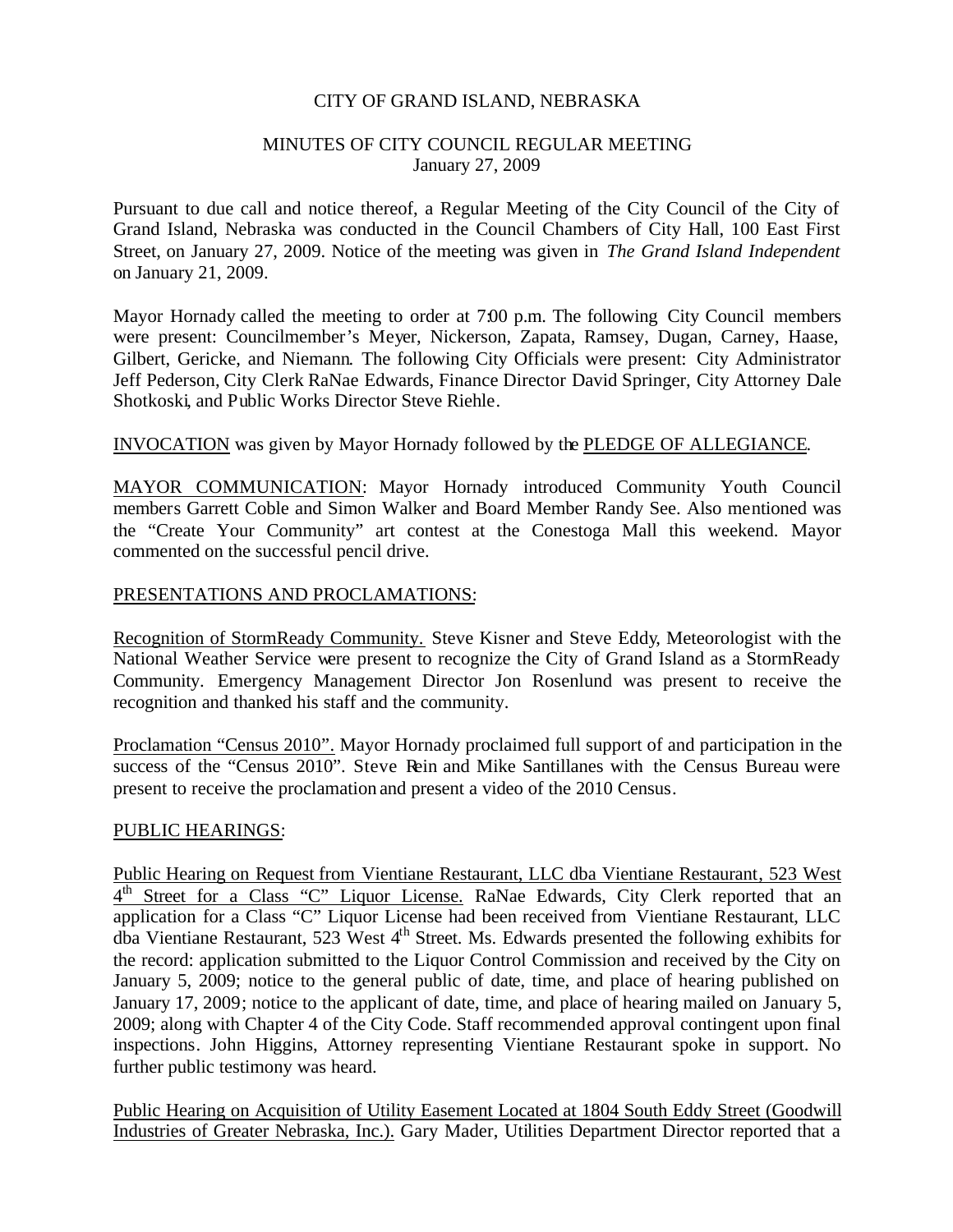utility easement was needed at 1804 South Eddy Street in order to have access to install, upgrade, maintain, and repair power appurtenances, including lines and transformers. The easement would be used to place high voltage underground cable and a pad-mounted transformer to serve the increased load of Goodwill Industries. Staff recommended approval. No public testimony was heard.

Public Hearing on Acquisition of Utility Easement Located at 3625 Old Potash Highway (Hall County, Nebraska/Hornady Family Limited Partnership). Gary Mader, Utilities Department Director reported that a utility easement was needed on the east side of Hornady Manufacturing Company at 3625 Old Potash Highway in order to have access to install, upgrade, maintain, and repair power appurtenances, including lines and transformers. The easement would be used to place underground cable and a pad-mounted transformer to serve the increased electrical load at the east building of Hornady Manufacturing. Staff recommended approval. No public testimony was heard.

Public Hearing on Amendments to Chapter 36 of the City Code to the B2 General Business Zone and AC Arterial Commercial Overlay Zone Regarding Recreation Vehicle Campgrounds and Changes to Section 36-26 Projections from Buildings. Chad Nabity, Regional Planning Director reported Rick Milton with the Rodeway Inn on South Locust Street had requested Council to consider allowing campgrounds in the AC overlay district by conditional use permit. The AC overlay district is located on both sides of South Locust between Fonner Park Road and U.S. Highway 34.

The other change was for approval to change the language dealing with covered porches that project into the required yard setbacks. The request was to revert back to language that covered this issue prior to the 2004 Zoning Regulation changes. The older language accomplishes the same end as the new language but would be easier to explain, implement and enforce. Staff recommended approval. Rick Milton, 109 East Ashton Avenue spoke in support. No further public testimony was heard.

Public Hearing Concerning Budget Amendment. Dave Springer, Finance Director reported that discussion with the State Auditor's office had determined that a long standing procedure used in the budgeted appropriations calculation was not the preferred method and it would be appropriate to amend the current year's budget and revise the process for future state budget submittals. Staff recommended approval. No public testimony was heard.

#### ORDINANCES:

Councilmember Gilbert moved "that the statutory rules requiring ordinances to be read by title on three different days be suspended and that ordinances numbered:

#9202 – Consideration of Amendments to Chapter 36 of the Grand Island City Code to the B2 General Business Zone and AC Arterial Commercial Overlay Zone Regarding Recreation Vehicle Campgrounds and Changes to Section 36-26 Projections from Buildings

#9203 – Consideration of Budget Amendment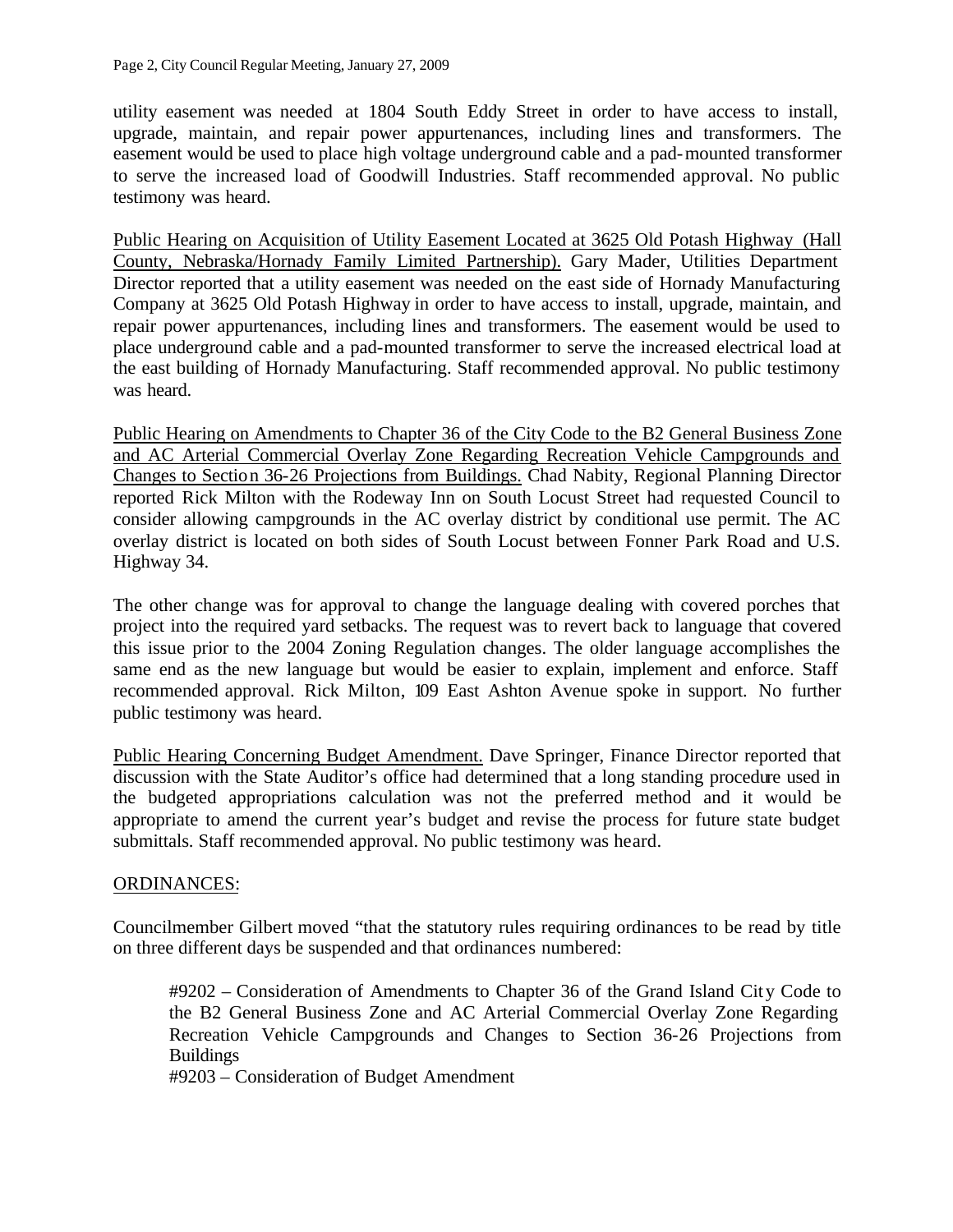be considered for passage on the same day upon reading by number only and that the City Clerk be permitted to call out the number of these ordinances on first reading and then upon final passage and call for a roll call vote on each reading and then upon final passage." Councilmember Ramsey second the motion. Upon roll call vote, all voted aye. Motion adopted.

Ordinances #9202 and #9203 related to the aforementioned Public Hearing.

Motion by Nickerson, second by Gericke to approve Ordinances #9202 and #9203. Comments were made concerning campgrounds along South Locust Street. Craig Lewis, Building Department Director answered questions regarding restrictions and time limits for conditional use permits.

Motion by Gericke to table Ordinance #9202. Motion died due to lack of a second.

Discussion was held on Ordinance #9203 regarding the current number and amount of carry over purchase orders. Finance Director Dave Springer explained the carry over's were for projects still in progress and that all of the projects were legitimate.

Motion by Carney, second by Haase to lay on the table Ordinance #9203 to the February 10, 2009 meeting. Upon roll call vote, Councilmember's Niemann, Gilbert, Haase, Carney, and Gericke voted aye. Councilmember's Meyer, Dugan, Ramsey, Zapata, and Nickerson voted no. Mayor Hornady voted no. Motion failed.

Motion by Meyer, second by Dugan to refer Ordinance #9203 to the next available Study Session. Upon roll call vote, Councilmember's Meyer, Niemann, Gilbert, Haase, Carney, Dugan, Ramsey, and Gericke voted aye. Councilmember's Zapata and Nickerson voted no. Motion adopted.

City Clerk: Ordinance #9202 on first reading. All those in favor of the passage of this ordinance on first reading, answer roll call vote. Upon roll call vote, Councilmember's Niemann, Gilbert, Haase, Carney, Dugan, Ramsey, and Nickerson voted aye. Councilmember's Meyer, Zapata, and Gericke voted no. Motion adopted.

City Clerk: Ordinance #9202 on final passage. All those in favor of the passage of this ordinance on final passage, answer roll call vote. Upon roll call vote, Councilmember's Niemann, Gilbert, Haase, Carney, Dugan, Ramsey, Zapata, and Nickerson voted aye. Councilmember's Meyer and Gericke voted no. Motion adopted.

Mayor Hornady: By reason of the roll call votes on first reading and then upon final passage, Ordinance #9202 is declared to be lawfully adopted upon publication as required by law.

CONSENT AGENDA: Consent agenda item G-11 was pulled for further discussion. Motion by Zapata, second by Gilbert to approve the Consent Agenda excluding item G-11. Upon roll call vote, all voted aye. Motion adopted.

Approving Minutes of January 13, 2009 City Council Regular Meeting.

Approving Minutes of January 20, 2009 City Council Study Session.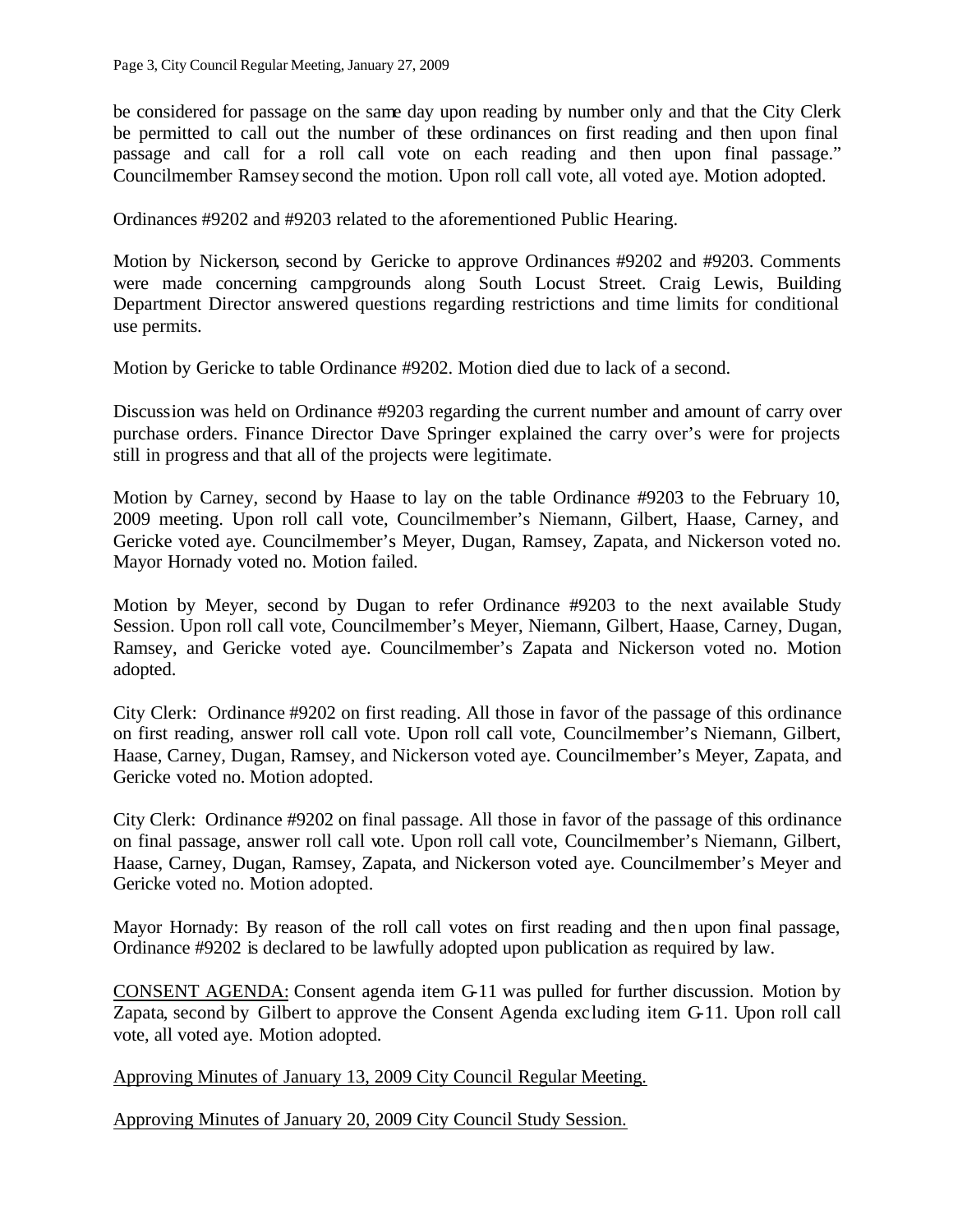Approving Appointments of John Mayer, Todd Morgan, Scott Kuehl, and Tom Cox to the Firefighters Pension Committee.

Approving Appointments of Kelly Mossman, Danny Dubbs, Michael Nelson, and Janet Mead to the Police Pension Committee.

Approving Final Plat and Subdivision Agreement for Pirnie First Subdivision. It was noted that Tom and Sue Pirnie, owners had submitted the Final Plat and Subdivision Agreement for Pirnie First Subdivision for the purpose of creating 2 lots east of Stuhr Road and north of Bismark Road comprising of approximately 1.581 acres.

#2009-15 – Approving Acquisition of Utility Easement Located at 1804 South Eddy Street (Goodwill Industries of Greater Nebraska, Inc.).

#2009-16 – Approving Acquisition of Utility Easement Located at 3625 Old potash Highway (Hall County, Nebraska/Hornady Family Limited Partnership).

#2009-17 – Approving Agreement with the Nebraska Department of Roads for Relocation of a Power Pole for Construction of the North Bound Lanes of U.S. Highway 281 from 180 to Nebraska Highway 2, North of Capital Avenue.

#2009-18 – Approving Bid Award for Twelve (12) Substation Communication Processors with Kriz-Davis Company of Grand Island, Nebraska in an Amount of \$110,937.60.

#2009-19 – Approving Bid Award for Water Main Project 2009-W-2 – Wellfield Well Header Modifications (Materials Only) with Municipal Supply of Hastings, Nebraska in an Amount of \$29,986.67 and HD Supply of Omaha, Nebraska in an Amount of \$82,273.41.

#2009-21 – Approving Maintenance Agreement Number 12 Renewal for 2009 with the Nebraska Department of Roads.

#2009-22 – Approving Update to Resolution 2008-201; for Additional Repairs and Rental of Electrical Switch Gear at the Waste Water Treatment Plant in an Amount not to exceed #30,326.50.

#2009-23 – Approving Updates to Sections 3.11, 3.17, 3.23, 4.01, 4.11, and 4.12 of the Personnel Rules.

#2009-20 – Approving Household Hazardous Waste Grant with Nebraska Department of Environmental Quality. Assistant to the City Administrator Paul Briseno answered questions regarding two FTE's, costs, and funding for the five year grant. Mr. Briseno stated there were no other facilities within the city that provided this kind of service. An Environmental Trust Grant was submitted in November and if that is not approved then this facility would not go forward.

Motion by Nickerson, second by Gericke to approve Resolution #2009-20. Upon roll call vote, all voted aye. Motion adopted.